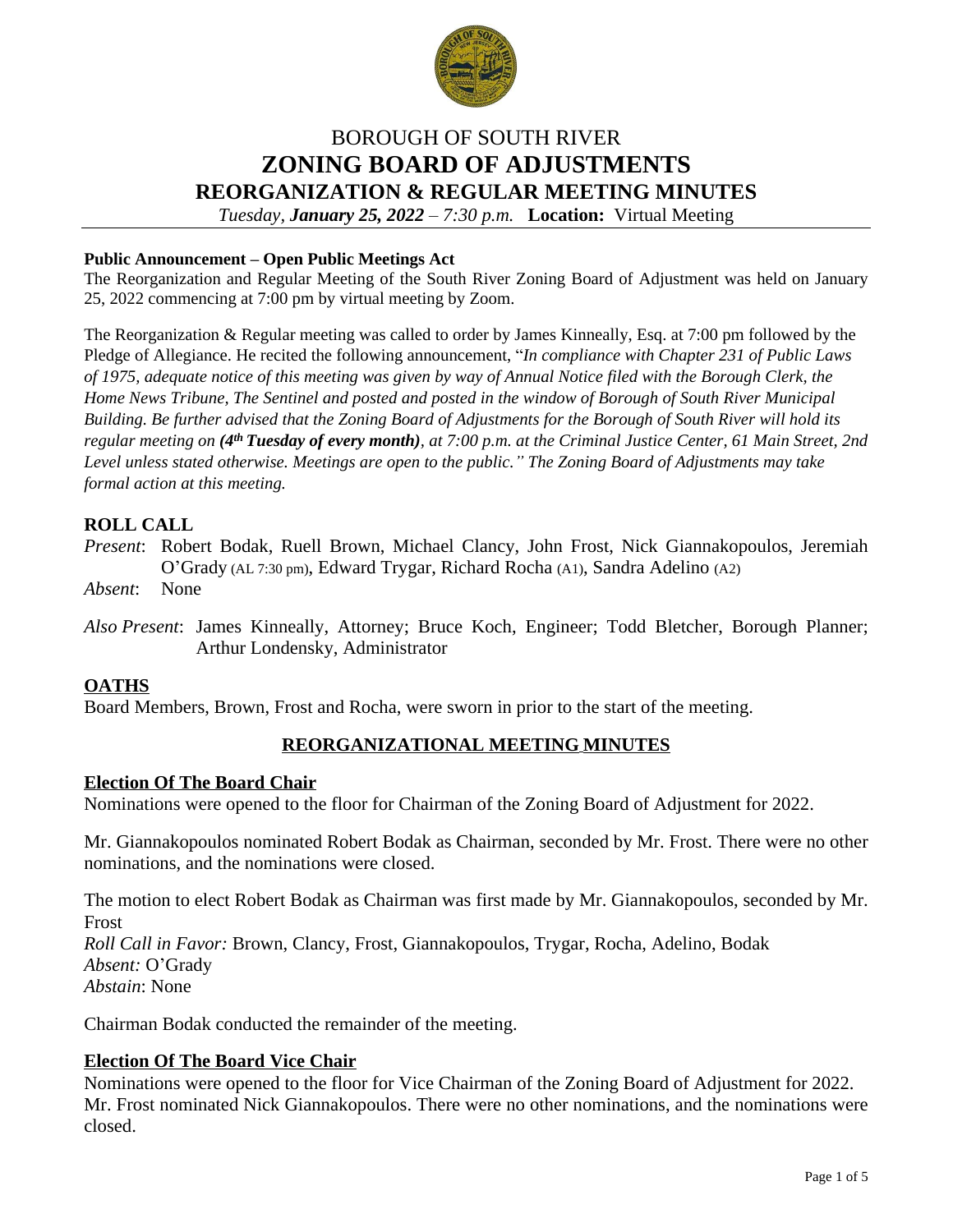

The motion to elect Nick Giannakopoulos as the Vice Chairman was first moved by Mr. Frost, seconded by Mr. Trygar *Roll Call in Favor:* Brown, Clancy, Frost, Giannakopoulos, Trygar, Rocha, Adelino, Bodak *Absent:* O'Grady *Abstain*: None

#### **Appointment Of Professionals by Resolution:**

Board had no objections to resolutions. The following Resolutions were adopted by Consent Agenda:

- 1) Appointment of Board Attorney
- 2) Appointment of Board Engineer
- 3) Appointment of Board Planner
- 4) Appointment of Board Secretary
- 5) Approval of Official Newspaper
- 6) Approval of 2022 Meeting Dates

The motion to adopt Resolutions 1–6 by Consent Agenda was first moved by Mr. Clancy, seconded by Mr. Brown

*Roll Call in Favor:* Brown, Clancy, Frost, Giannakopoulos, Trygar, Rocha, Adelino, Bodak *Absent:* O'Grady

*Abstain*: None

*Motion carries*

Reorganizational Meeting ended at 7:20 pm and convened into the regular meeting.

# **REGULAR MEETING MINUTES**

#### **Approval Of The Minutes – November 23, 2021**

The motion to approve Meeting Minutes dated November 23, 2021 was first moved by Mr. Giannakopoulos, seconded by Mr. Frost, all in favor by voice vote. *Motion carries*

**Resolutions File ZB–2021–011, Terralheiro** 13 Mako Court Block: 395 Lot: 16.01

The motion to adopt resolution *File ZB–2021–011, Terralheiro* was first moved by Mr. Trygar seconded by Mr. Giannakopoulos *Roll call with eligibility*: Brown, Clancy, Frost, Giannakopoulos, Trygar, Rocha, Bodak *Absent*: O'Grady *Abstained*: Adelino *Motion carries*

#### **File ZB–2021–012, Cueva 45 Lexington Avenue Block: 190 Lot: 2**

The motion to adopt resolution *File ZB–2021–012, Cueva* was first moved by Mr. Giannakopoulos, seconded by Mr. Brown *Roll call with eligibility*: Brown, Clancy, Frost, Giannakopoulos, Trygar, Rocha, Bodak *Absent*: O'Grady *Abstained*: Adelino *Motion carries*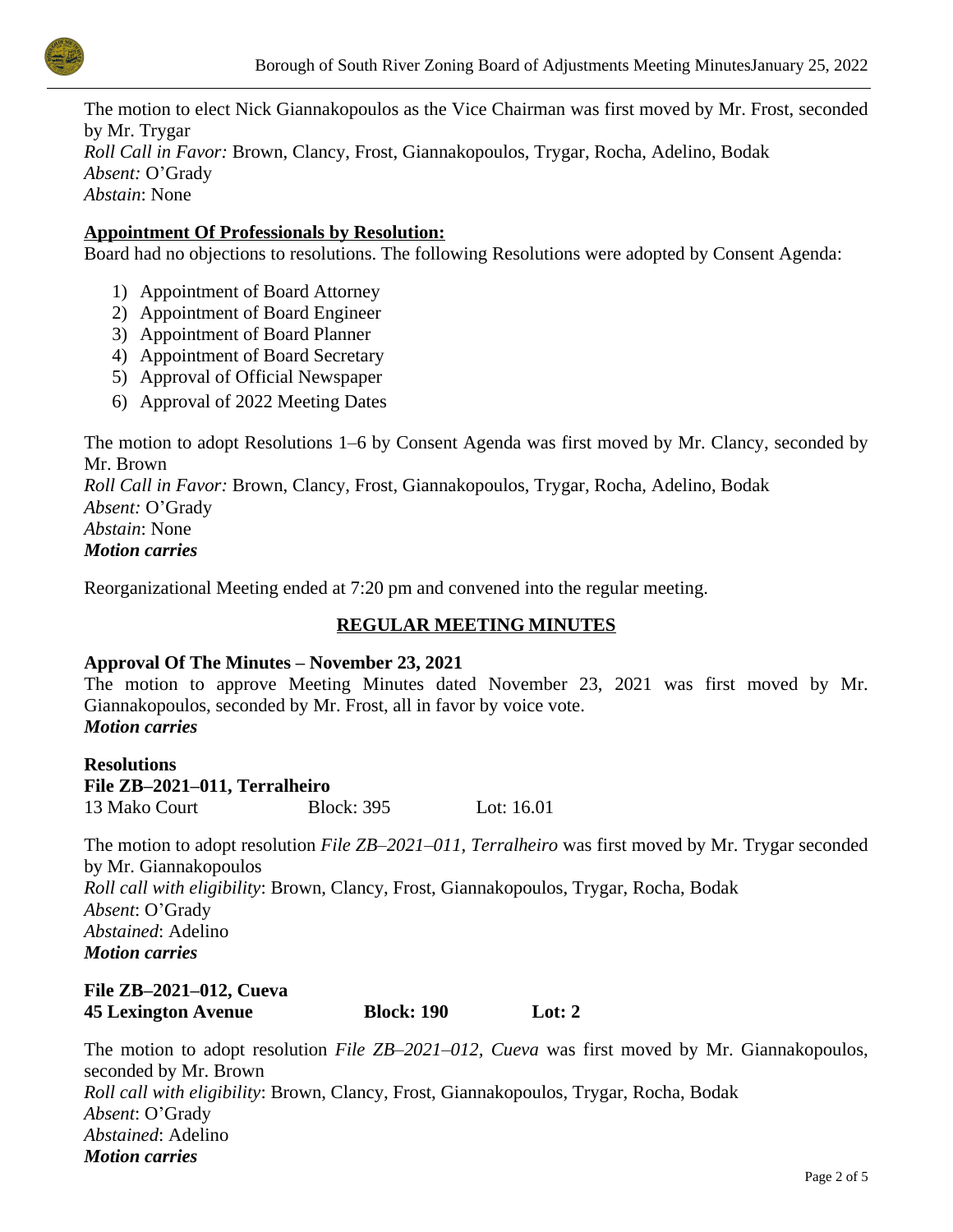

# **Completeness Hearings – None**

# **Public Hearings:**

*File ZB–2021–013, Grego* 33 Whitehead Avenue Block: 299 Lot: 10 Application for bulk and use variance for third apartment, minimum front yard and parking requirements.

Attorney has requested the application to be carried to March 22, 2022 meeting.

The motion to carry *File ZB–2021–013, Grego* to the regular meeting scheduled for March 22, 2022 was first moved by Mr. Giannakopoulos seconded by Ms. Adelino, all in favor by voice vote. Applicant to provide legal notice.

#### *File ZB–2021–014, Ria Mar*

25 & 27 Whitehead Avenue Block: 299 Lots: 6, 7, 8.01, 9 & 16 Application to for bulk and use variances to reduce catering and construct 17 residential units in B–1 and R–75 zones.

Attorney has requested the application to be carried to special meeting in March 2022 or to the regular meeting on April 26, 2022. Chair will discuss with Board.

Chair Bodak explained that the attorney will be out of town over the next couple of months and feel the testimony would be best heard live. They asked Chairman Bodak if we would consider a special meeting for their application. Mr. Kinneally did not hear from counsel; he asked if we knew when we would return to live meetings. Mr. Londensky responded that the Council stated no live meetings will be held in February; the determination is being reviewed on a month to month basis. Mr. Clancy opined that with the uncertainty, we should schedule their meeting for the regular meeting scheduled in April. This Board has not scheduled special meetings at applicant's request. Chairman Bodak explained that the applicant would prefer to have a live meeting so presentations can be seen and better understood by all the Board and public. They anticipate a large number of members from the public interested in participating in the meeting. There is no deadline for this Board to meet since the applicant requested the application to be carried.

The motion to carry File ZB–2021–014, Ria Mar to the regular meeting scheduled for April 26, 2022 was first moved by Mr. Clancy seconded by Ms. Adelino, all in favor by voice vote. Applicant to provide legal notice.

# **Board Business**

#### *Annual Report Review*

The Board reviewed the drafted annual report. There were some discussions on variance requirements for those homeowners who have to change their gravel drive way to black top or concrete, they would be required to get a variance. Mr. Londensky explained that the Mayor and Council passed an ordinance in 2021 that existing driveways can be right up to their property line within current 20' or current width of driveway. If they go over 20' and were less than 20' before, we will encourage them to use Belgium bricks or something as a boarder.

Mr. Frost suggested that we should consider 40' or 50' zone; there are many small lots in town. Mr. Trygar agrees with Mr. Giannakopoulos and Mr. Frost; his neighborhood lots are smaller. He asked for the bulk variance meaning. Mr. Kinneally explained; either lot is too small for requirements of the zone or house does not meet the setbacks in the zone. Chairman Bodak asked Mr. Bletcher if such a zone is possible; he responded that this is an area that needs to be discussed. Direction from the Council and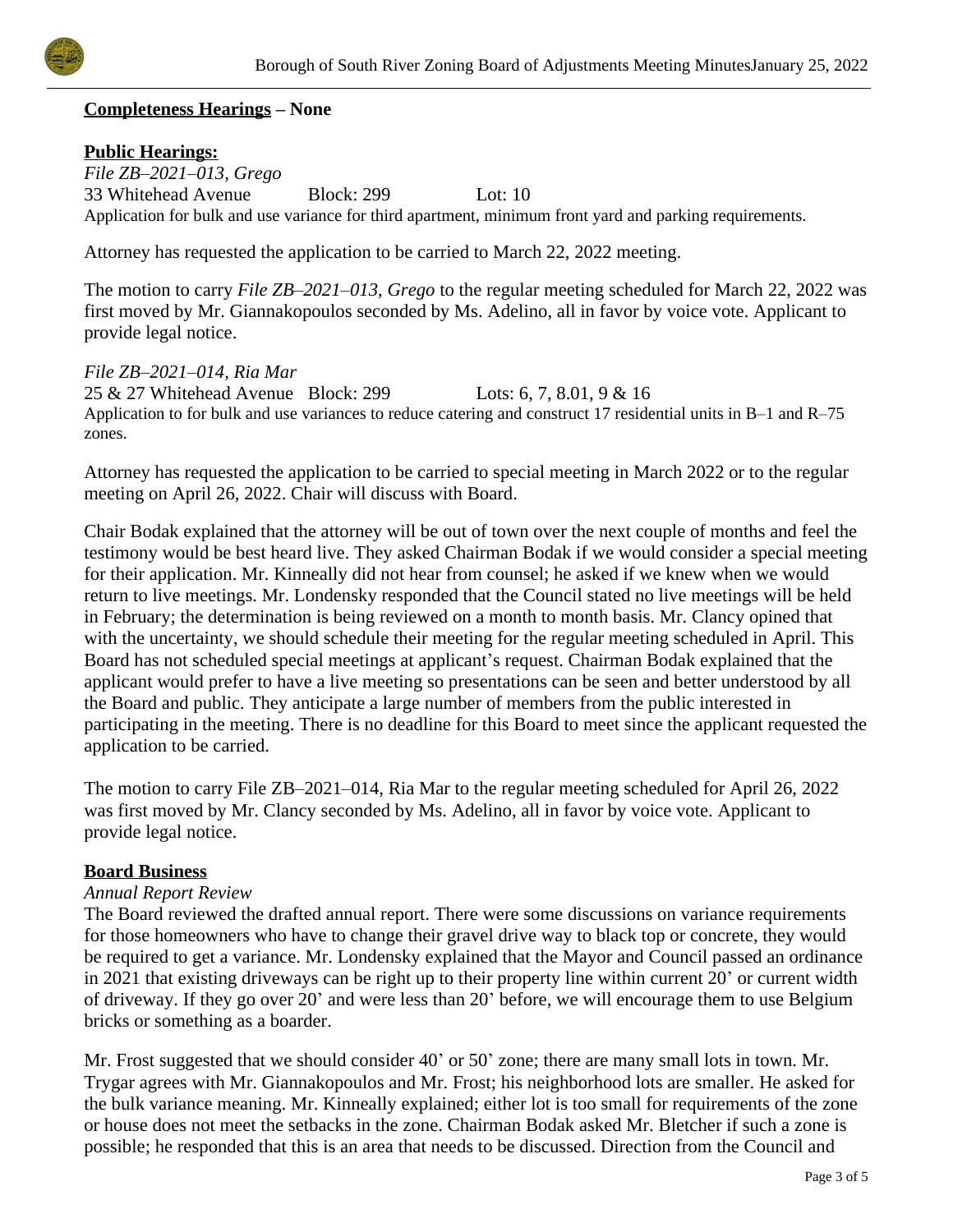

Planning Board, both Master Plan and Zoning Ordinance was to enact a "down zoning" because they did not want to establish a R40 zone so we would not have additional density. South River is the second densest community in Middlesex County behind Perth Amboy. Per Mr. Clancy for clarification; this is to prevent subdivision of one larger lot into smaller ones. If an existing home on a 40'x100' lot is eliminated for some reason, if the foundation remains, owner can build only on existing foundation without issues. "*Act of God*" clause allows you to rebuild your house with same foundation. Mr. Frost asked in the commercial zone, if owner wants to change façade, would this trigger a need for variance? Mr. Kinneally responded that a façade change might trigger a site plan application but not a variance; he does not believe a door or window change would not. Per Mr. Bletcher, the recent rule changes from the Dept. of Consumer Affairs (DCA) , owner can do what they consider "ordinary work" which means changes like for like work; no permits are required. Mr. Londensky explained how the Rehabilitation Subcode works making it easier for applicants to do work on their property. There was discussion on fees.

# *Flood Plane Area*

There was discussion on the Flood Plane Area in town. Mr. Bletcher explained Community Rating System (CRS) directed by FEMA after the Sandy hurricane. South River was asked to plot on map areas that made flood insurance claims from Sandy and previous super storms prior to Sandy. Repetitive Flood Hazard Zone report was created. The "*Strategic Recovery Planning Report*" was an amendment to the Master Plan followed by a second report "*Flood Plane Neighborhood Acquisition Plan*"; Mr. Bletcher explained the policies to the plan. The Army Corps Project is no longer occurring. Master Plan states that future houses should not be built in the *Repetitive Eminent Flood Loss Area*; zoning ordinance does not prohibit it. Master Plan allows existing properties to be elevated at their cost, not to construct new elevated homes. Bignell Consulting created *Physical Impact Loss Report* which explains the potential loss in ratables.

# *Density*

Chairman Bodak stated that there has been a number of applications and/or developers interested in constructing housing in town. Mr. Bletcher explained the density in R75 zone; it is approximate 5.8 dwellings units per acre. The Borough is in discussions for the redevelopment of Main Street.

No revisions were made to the Annual Report.

# *Polling by Application Discussion*

This issue was discussed at the October 2021 meeting. Mr. Kinneally stated that if an applicant requests a poll, this Board is not required to hold the poll if not comfortable. He stated that polling can lead to a compromise by the applicant; if they see that they would not get the required votes, they may offer to revise plans to the satisfaction of the Board. Per Mr. Kinneally, if the resolution has not been memorialized, the applicant can ask their hearing to be re–opened with new plans. Once the resolution is adopted, the applicant would have to reapply and pay all required fees. Mr. Frost does not have an issue with being polled; gives the applicant the advantage of time and money to make it easier for them; he opined it would benefit the applicant. The more money spent during the application stages, comes out their overall project budget. Mr. O'Grady stated that polling does not occur often and does not see a problem. He agreed with Mr. Frost, it helps the applicant and it gives the opportunity to revise their application. Chairman Bodak stated that in the 15 years on this Board, he does not recall polling occurring until 2021. Per Mr. Clancy, we are a consistent Board, the applicants are aware of our process. Mr. Kinneally stated that if a Board member is not comfortable with the polling, s/he can abstain. The voting can be done on a case by case basis. Mr. Trygar stated that we have adopted procedures and follow the Robert Rules of Order, which stated that a poll vote is meaningless. He opined we should stay